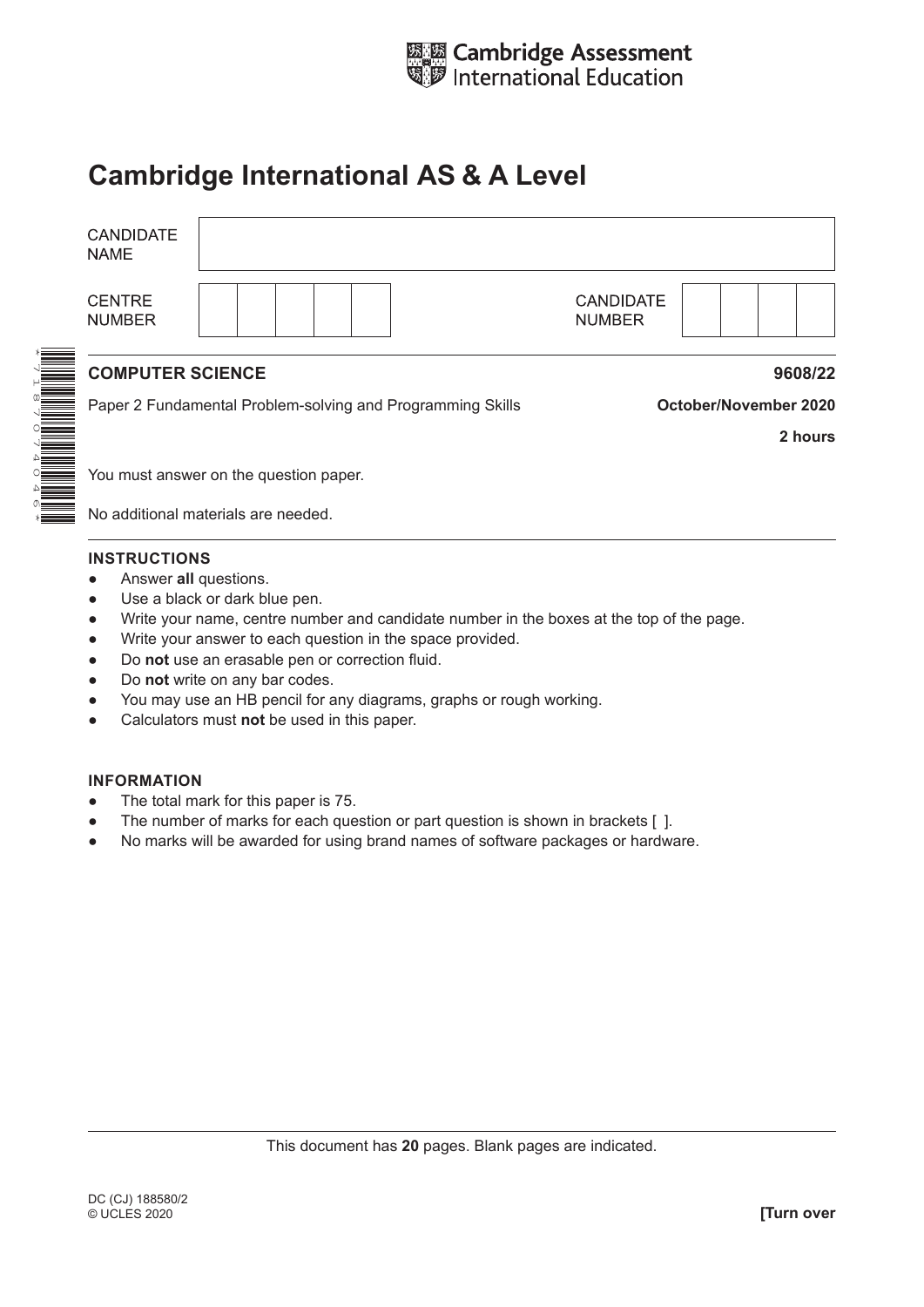**1 (a)** Algorithms usually consist of three different stages.

One stage is INPUT.

Name the **other** stages.

**(b)** An algorithm may be documented using different methods. These include structured English, a program flowchart, and pseudocode.

State what a program designer represents using one or more of these methods.

................................................................................................................................................... ............................................................................................................................................. [2]

**(c)** Programming languages support different data types.

Complete the table by giving four **different** data types together with an example data value for each.

| Data type | Example data value |
|-----------|--------------------|
|           |                    |
|           |                    |
|           |                    |
|           |                    |

[1]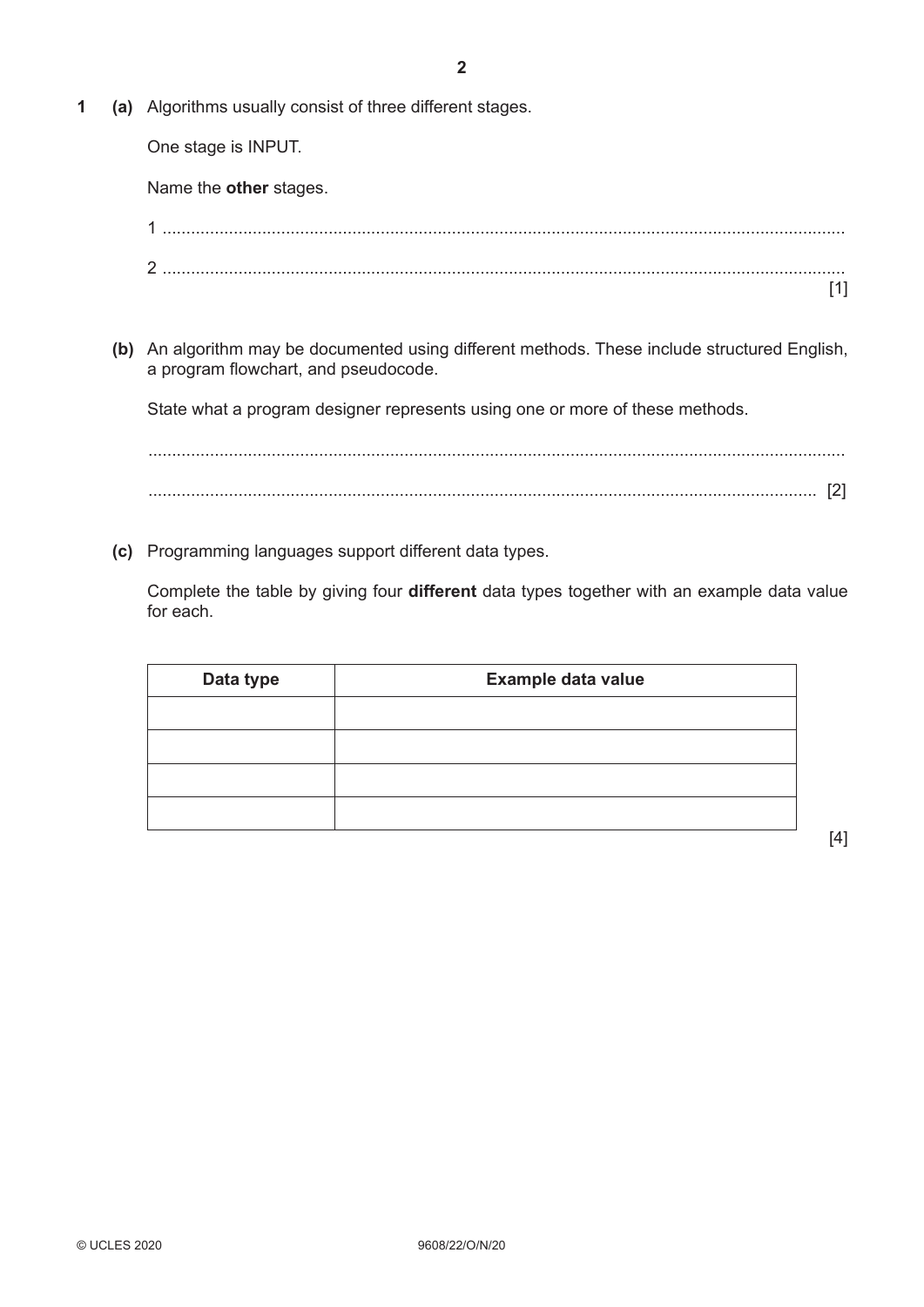**(d)** Draw lines to connect each of the following computing terms with the appropriate description.



- **(e)** A pseudocode algorithm assigns values to three variables as follows:
	- $\texttt{FlagA} \leftarrow \texttt{TRUE}$  $\texttt{FlagB} \leftarrow \texttt{FALSE}$  $\text{FlagC} \leftarrow \text{TRUE}$

Evaluate the expressions given in the following table:

| <b>Expression</b>                  | <b>Evaluates to</b> |
|------------------------------------|---------------------|
| NOT FlagB AND FlagC                |                     |
| NOT (FlagB OR FlagC)               |                     |
| (FlagA AND FlagB) OR FlagC         |                     |
| NOT (FlagA AND FlagB) OR NOT FlagC |                     |

[2]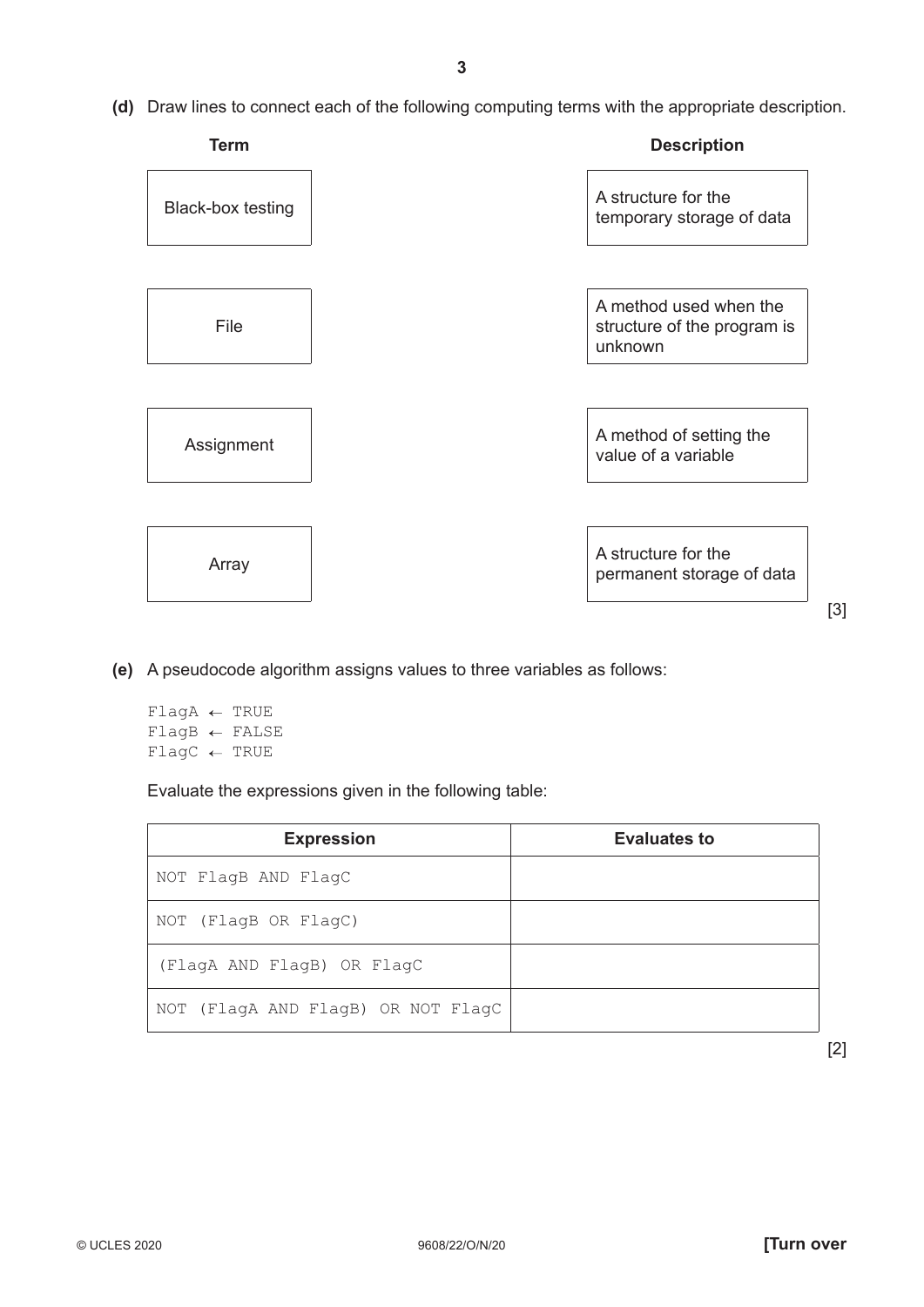$\overline{2}$ (a) The following pseudocode is an attempt to define an algorithm that takes two numbers as input and outputs the larger of the two numbers.

```
DECLARE A, B : INTEGER
INPUT A
INPUT B
IF A > BTHEN
      OUTPUT A
  ELSE
     OUTPUT B
ENDIF
```
The algorithm needs to be amended to include the following changes:

- 1. Input three values, ensuring that each value input is unique.
- 2. Output the average.
- 3. Output the largest value.

Write the **pseudocode** for the amended algorithm.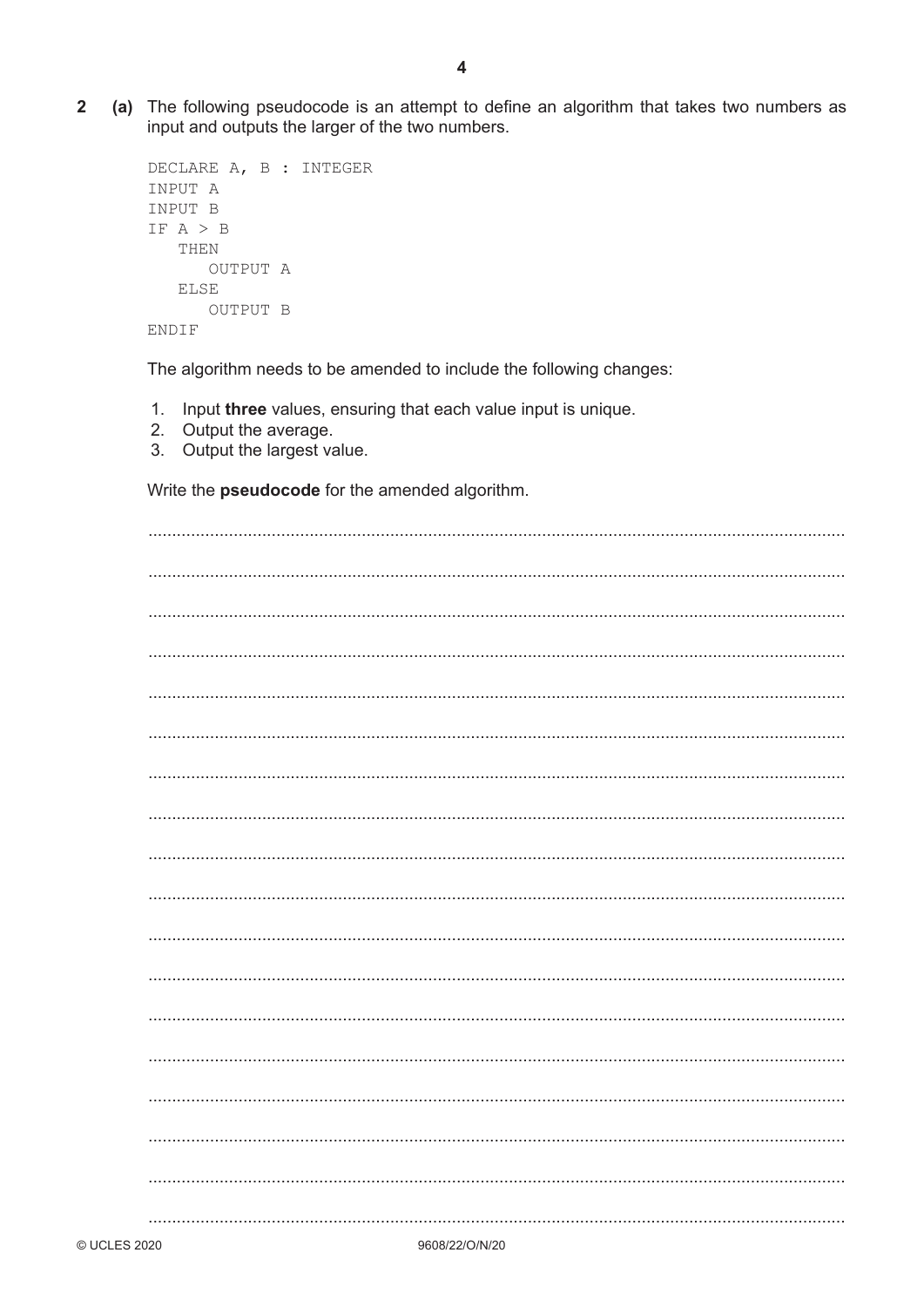(b) Complete the pseudocode expressions in the following table.

Use only functions and operators described in the Appendix on pages 18-19.

| <b>Expression</b> | <b>Evaluates to</b>                                                                                         |
|-------------------|-------------------------------------------------------------------------------------------------------------|
|                   | "ALARM: 1202"                                                                                               |
|                   | "wise"                                                                                                      |
|                   | 18                                                                                                          |
|                   | "27.5"                                                                                                      |
|                   | $\mathcal{D}_{1}^{(1)}\mathcal{D}_{2}^{(2)}\mathcal{D}_{3}^{(3)}\mathcal{D}_{4}^{(4)}\mathcal{D}_{5}^{(5)}$ |

- $[5]$
- (c) A problem may be decomposed into sub-tasks when designing an algorithm.

Give three benefits of using sub-tasks.

 $[3]$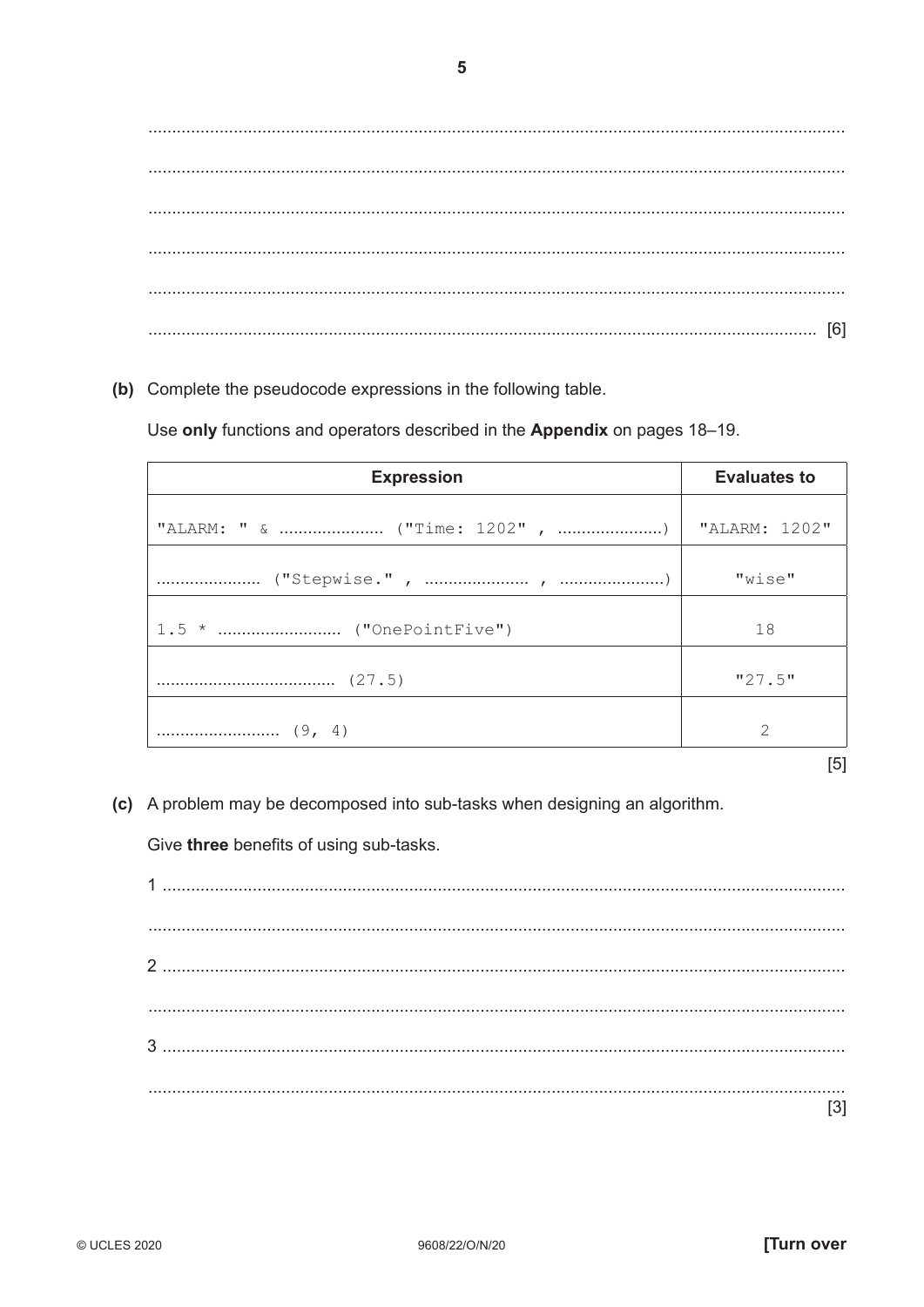$\mathbf{3}$ A car has the ability to detect a skid by monitoring the rate of rotation (the rotational speed) of each wheel. If the rate of rotation of any wheel is not within 10% of the average of all four wheels, the car skids.

A function, CheckSkid(), is being developed.

The function will:

- simulate real-time data acquisition, by prompting for the input of four integer values in the range 0 to 1000 inclusive, representing the rate of rotation of each wheel
- calculate the average value
- check whether any individual value is more than 10% greater than the average or more than 10% less than the average
- return TRUE if any individual value is more than 10% greater than the average or more than  $\bullet$ 10% less than the average and FALSE otherwise
- $\bullet$ output a suitable warning message.
- (a) Write program code for the function CheckSkid().

Visual Basic and Pascal: You should include the declaration statements for variables. Python: You should show a comment statement for each variable used with its data type.

| Program code |
|--------------|
|              |
|              |
|              |
|              |
|              |
|              |
|              |
|              |
|              |
|              |
|              |
|              |
|              |
|              |
|              |
|              |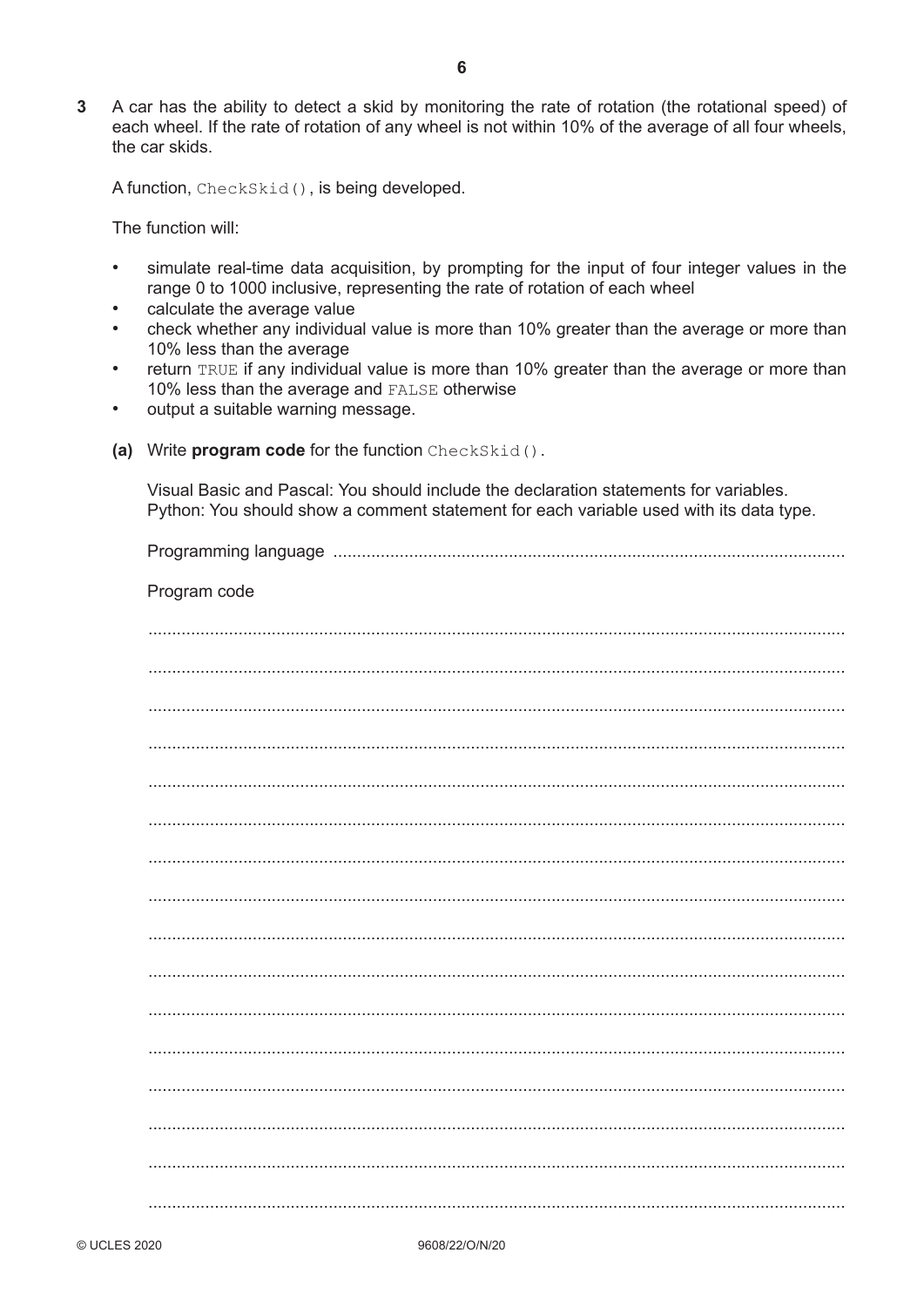(b) Give two sets of test data that could be used to test the function.

### Test 1 - No skid detected

| Value1 | Value <sub>2</sub> | Value3 | Value4 |
|--------|--------------------|--------|--------|
|        |                    |        |        |

#### Test 2 - Skid detected

| Value1 | Value2 | Value3 | Value4 |
|--------|--------|--------|--------|
|        |        |        |        |

 $[2]$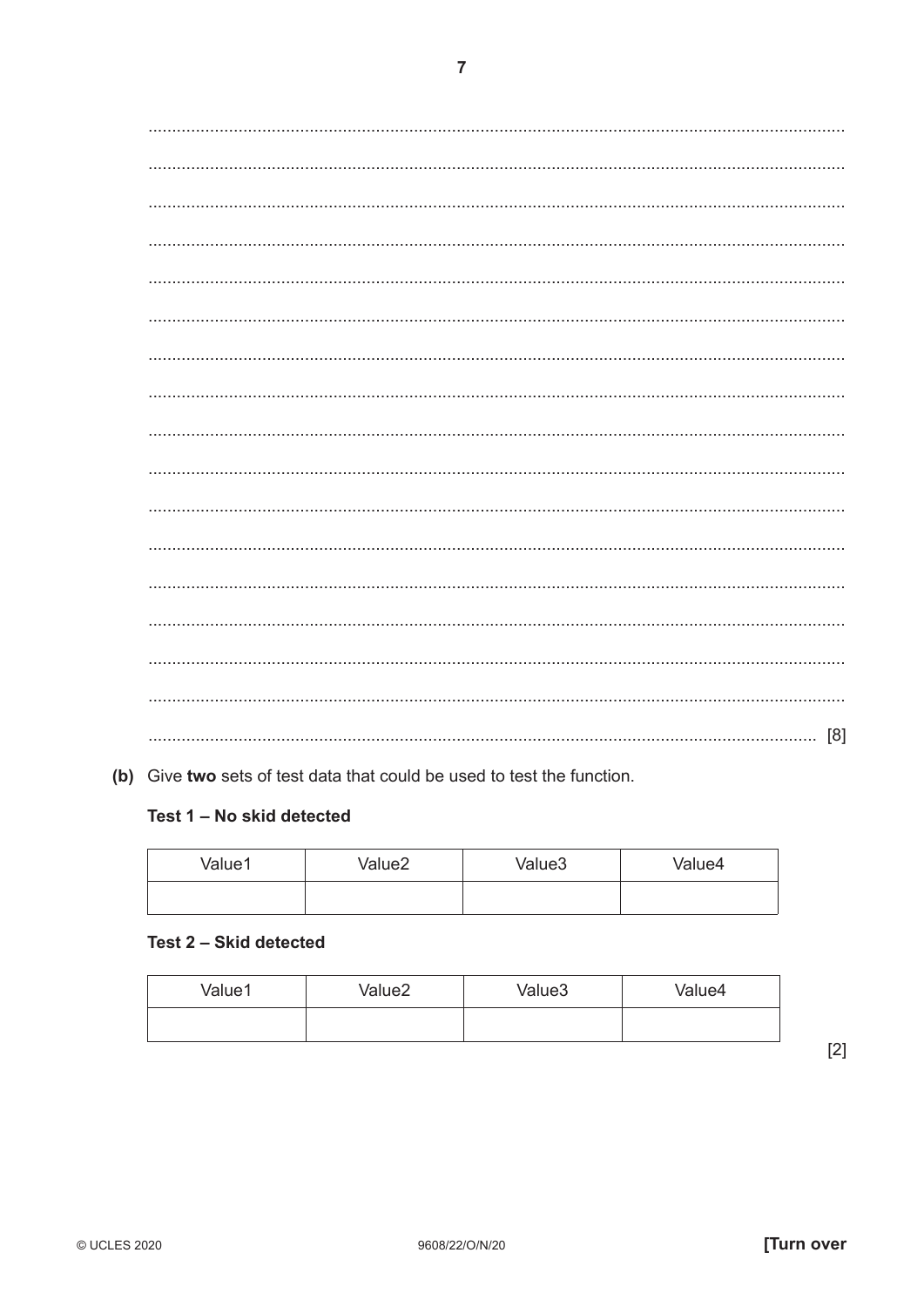- **4 (a)** The following structured English describes an algorithm used to count the number of odd and even digits in an input sequence.
	- 1. Initialise variables OddCount and EvenCount to zero.
	- 2. Prompt and input an integer.
	- 3. If the integer is not in the range 0 to 9 then go to step 7.
	- 4. If the integer is an even number then add 1 to EvenCount.
	- **5.** Otherwise add 1 to OddCount.
	- 6. Repeat from step 2.
	- 7. Output "Same" if there are the same number of odd and even integers.
	- 8. Output "Odd" if there are more odd than even integers.
	- 9. Output "Even" if there are more even than odd integers.

Draw a flowchart on the following page to represent the algorithm.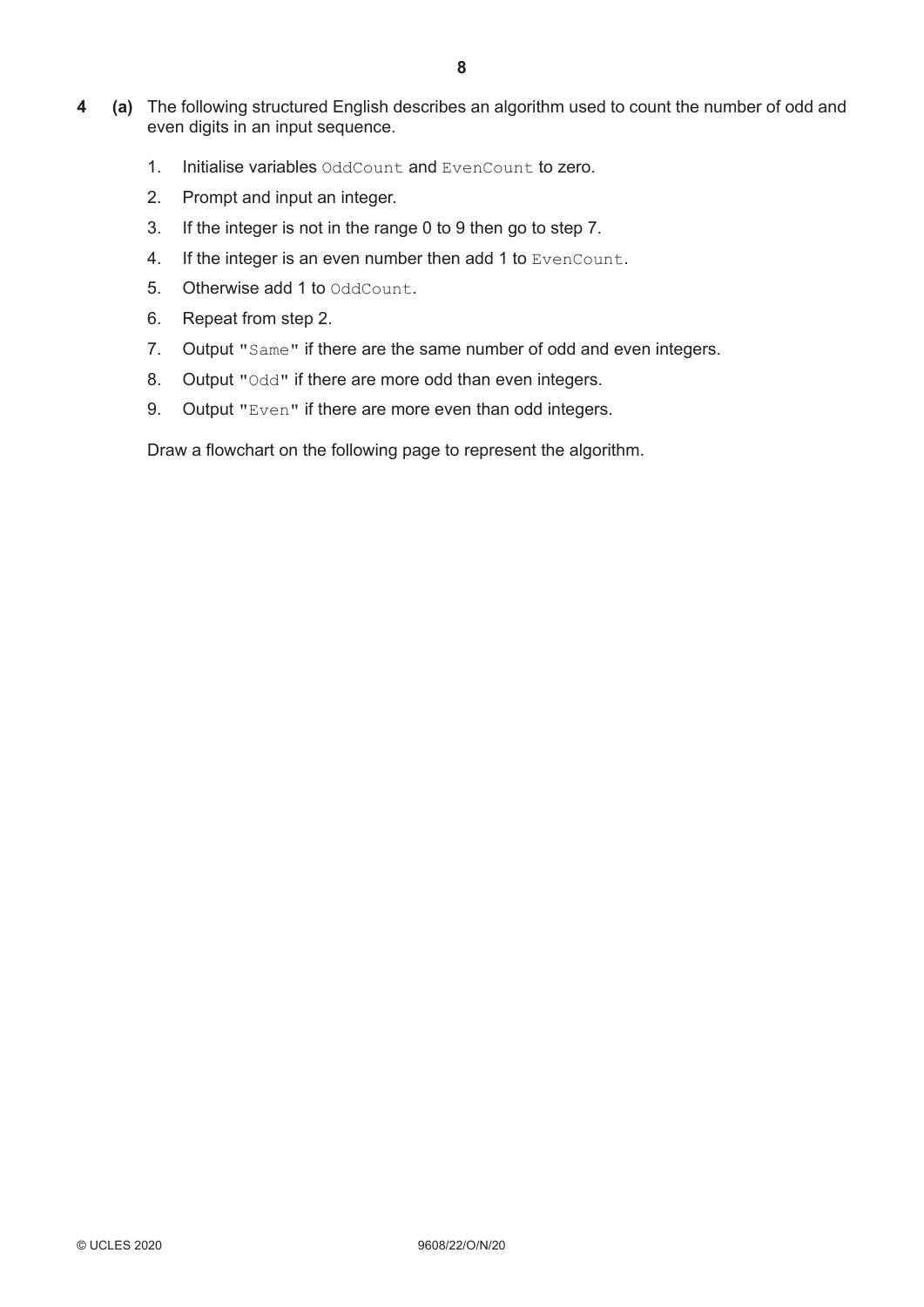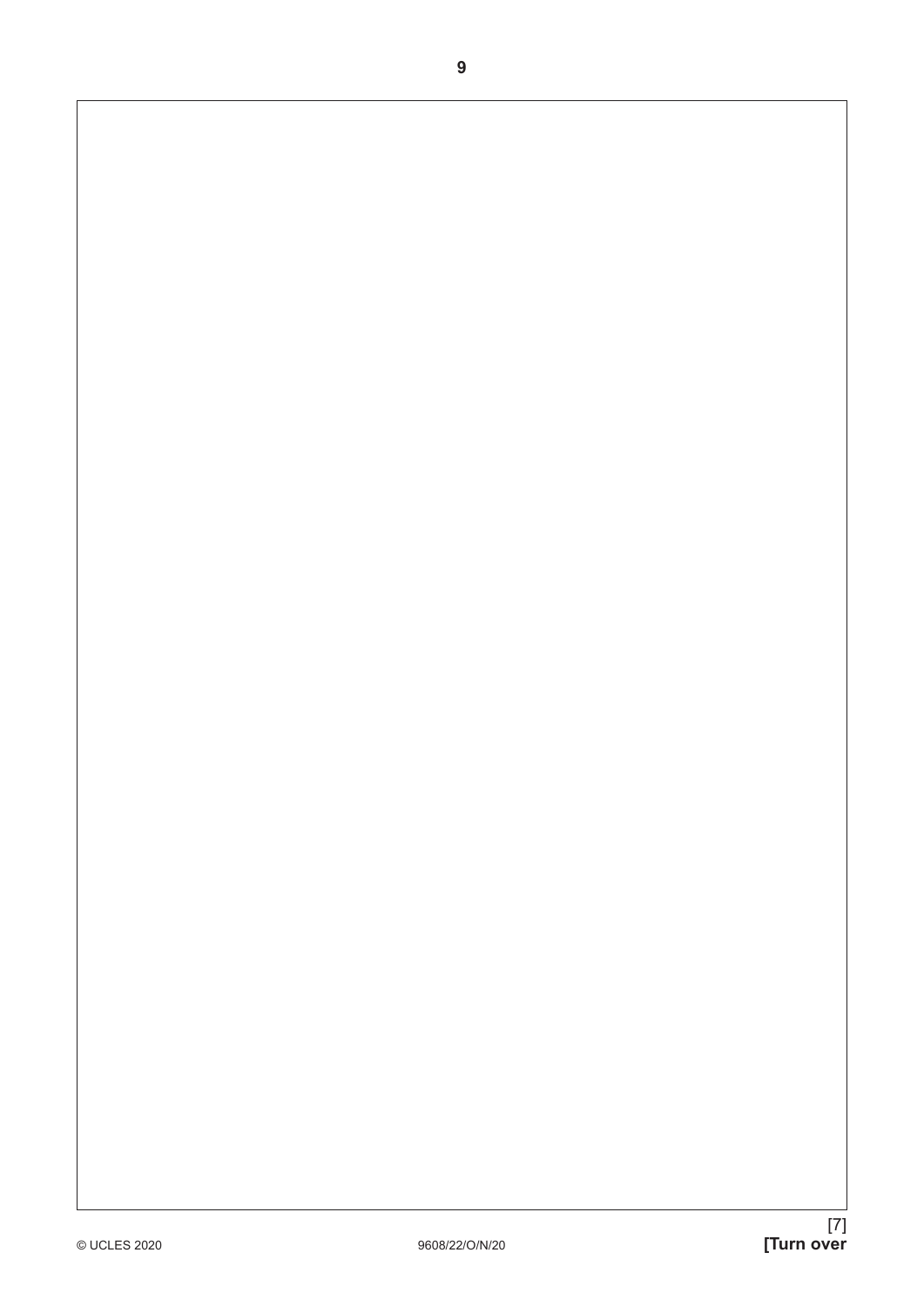**(b)** The following pseudocode is an attempt to check whether two equal-length strings consist of identical characters.

Refer to the **Appendix** on pages 18–19 for the list of built-in functions and operators.

```
FUNCTION Compare(String1, String2 : STRING) RETURNS BOOLEAN
    DECLARE x, y, Len1, Len2 : INTEGER
    DECLARE RetFlag : BOOLEAN
    DECLARE NextChar : CHAR
    DECLARE New : STRING
   Len1 \leftarrow LENGTH(String1)
  RetFlag \leftarrow TRUEFOR x \leftarrow 1 TO Len1 \frac{1}{x} 1 TO Len1
      Len2 \leftarrow LENGTH (String2)
      NextChar \leftarrow MID(String1, x, 1) // get NextChar from String1
     New \leftarrow ""<br>FOR y \leftarrow 1 TO Len2
                                               // for each char in String2
         IF NextChar \langle \rangle MID(String2, y, 1) // no match
             THEN
               New \leftarrow New & MID(String2, y, 1) // save this char from String2
          ENDIF
       ENDFOR
      String 2 \leftarrow New \left/ \right/ replace String 2 with New
   ENDFOR
    IF LENGTH(String2) <> 0 // anything left in String2 ?
       THEN
        RetFlag \leftarrow FALSE ENDIF
   RETURN RetFlag
```
**ENDFUNCTION** 

**10**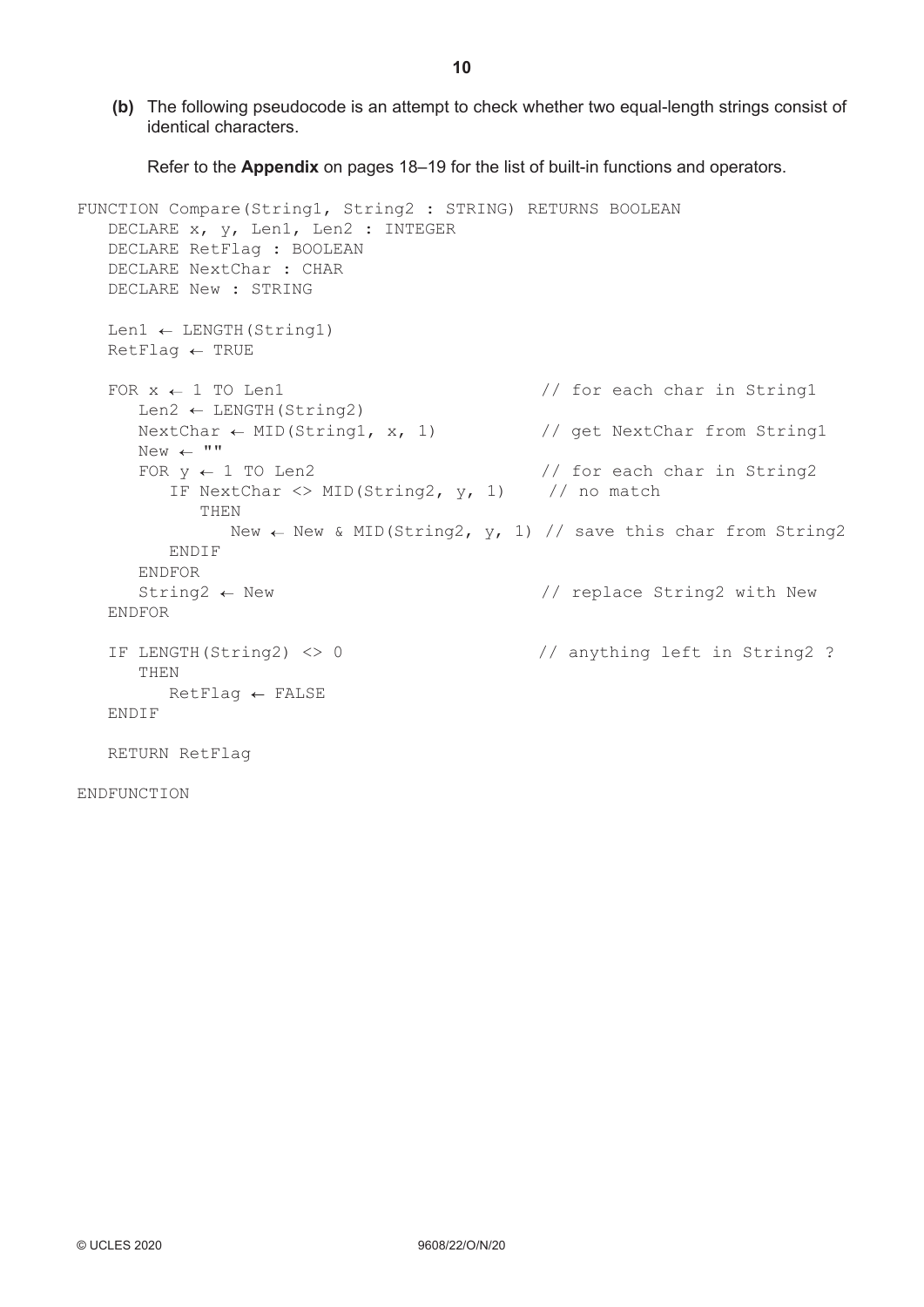**(i)** Complete the trace table below by performing a dry run of the function when it is called as follows:

 $Result \leftarrow Compare("SUB", "BUS")$ 

The first row has been completed for you.

| String1 | String2 | Len1           | RetFlag                        | $\mathbf x$ | Len2 | NextChar | New | У |
|---------|---------|----------------|--------------------------------|-------------|------|----------|-----|---|
| "SUB"   | "BUS"   | $\mathfrak{Z}$ | $\operatorname{\mathsf{TRUE}}$ | $\mathbf 1$ |      |          |     |   |
|         |         |                |                                |             |      |          |     |   |
|         |         |                |                                |             |      |          |     |   |
|         |         |                |                                |             |      |          |     |   |
|         |         |                |                                |             |      |          |     |   |
|         |         |                |                                |             |      |          |     |   |
|         |         |                |                                |             |      |          |     |   |
|         |         |                |                                |             |      |          |     |   |
|         |         |                |                                |             |      |          |     |   |
|         |         |                |                                |             |      |          |     |   |
|         |         |                |                                |             |      |          |     |   |
|         |         |                |                                |             |      |          |     |   |
|         |         |                |                                |             |      |          |     |   |
|         |         |                |                                |             |      |          |     |   |
|         |         |                |                                |             |      |          |     |   |
|         |         |                |                                |             |      |          |     |   |
|         |         |                |                                |             |      |          |     |   |
|         |         |                |                                |             |      |          |     |   |
|         |         |                |                                |             |      |          |     |   |

[5]

 **(ii)** State the value returned.

|--|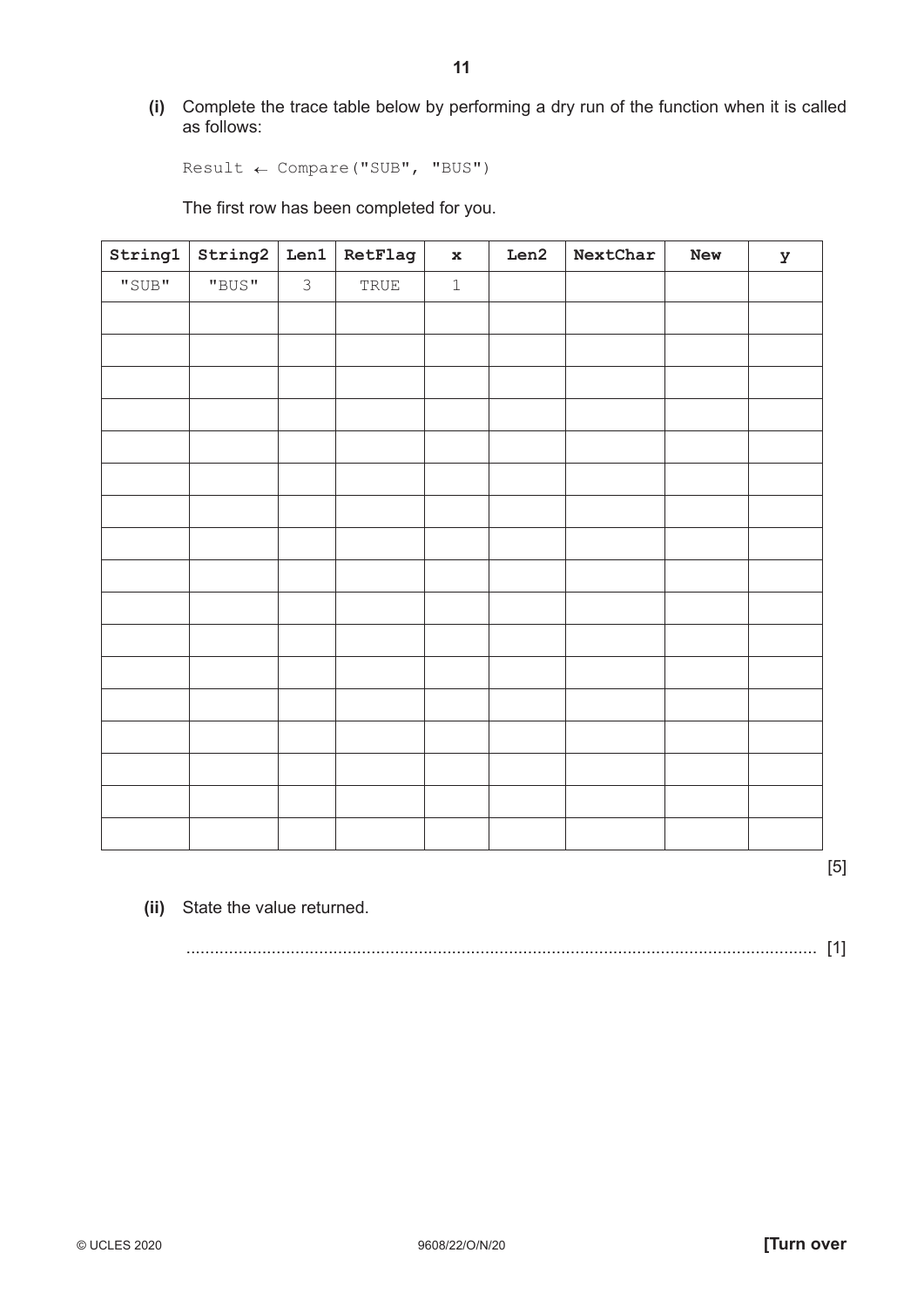There is an error in the algorithm, which means that under certain circumstances, the  $(iii)$ function will return an incorrect value.

Describe the problem. Give two test strings that would demonstrate it.

 $\lceil 2 \rceil$ Describe the modification that needs to be made to the algorithm to correct the error. (iv) Do not use pseudocode or program code in your answer.  $(v)$ State the name given to the type of testing that makes use of a trace table. State two features found in a typical Integrated Development Environment (IDE) that  $(vi)$ may be used for debugging a program.  $[2]$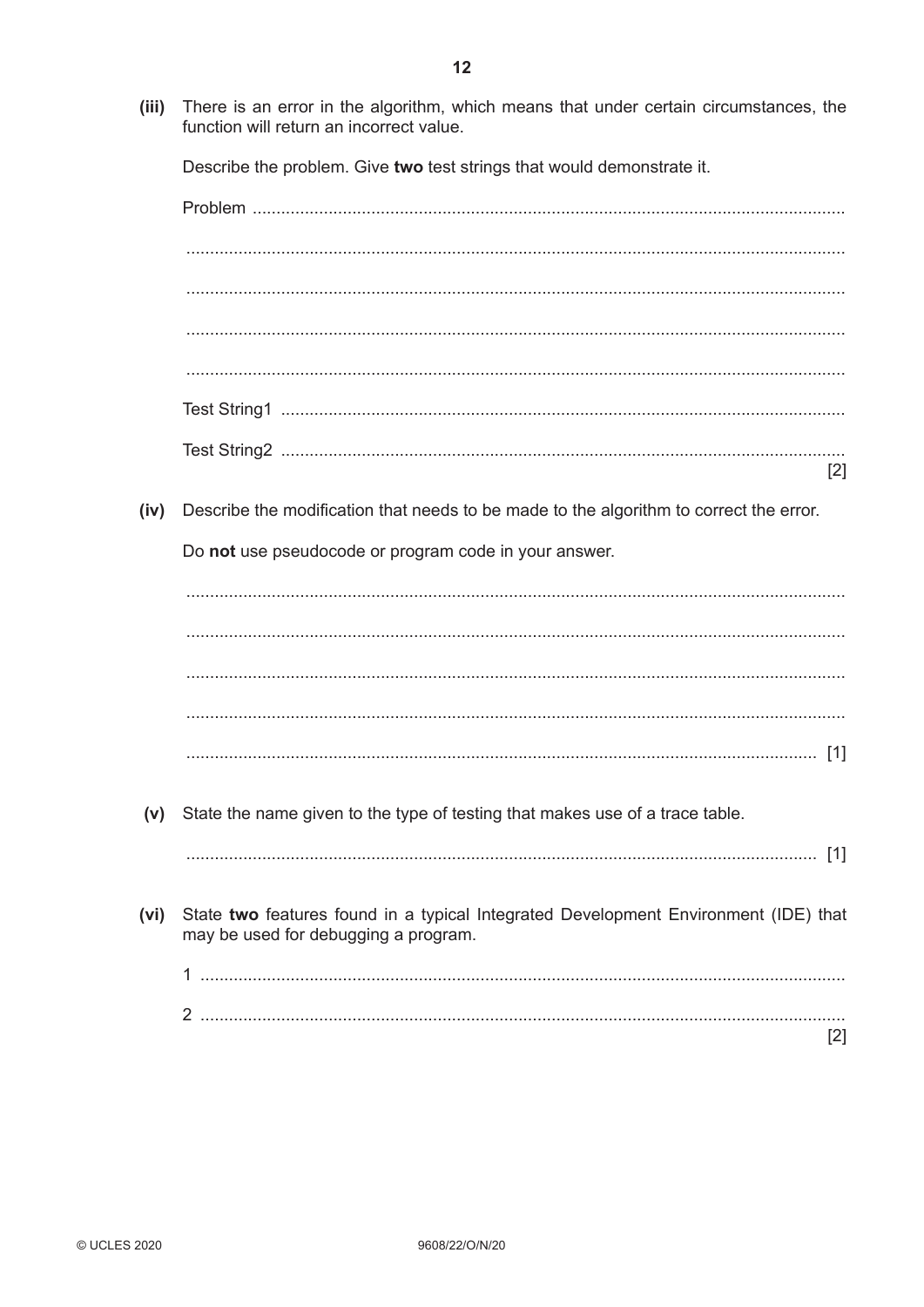**Question 5 begins on the next page.**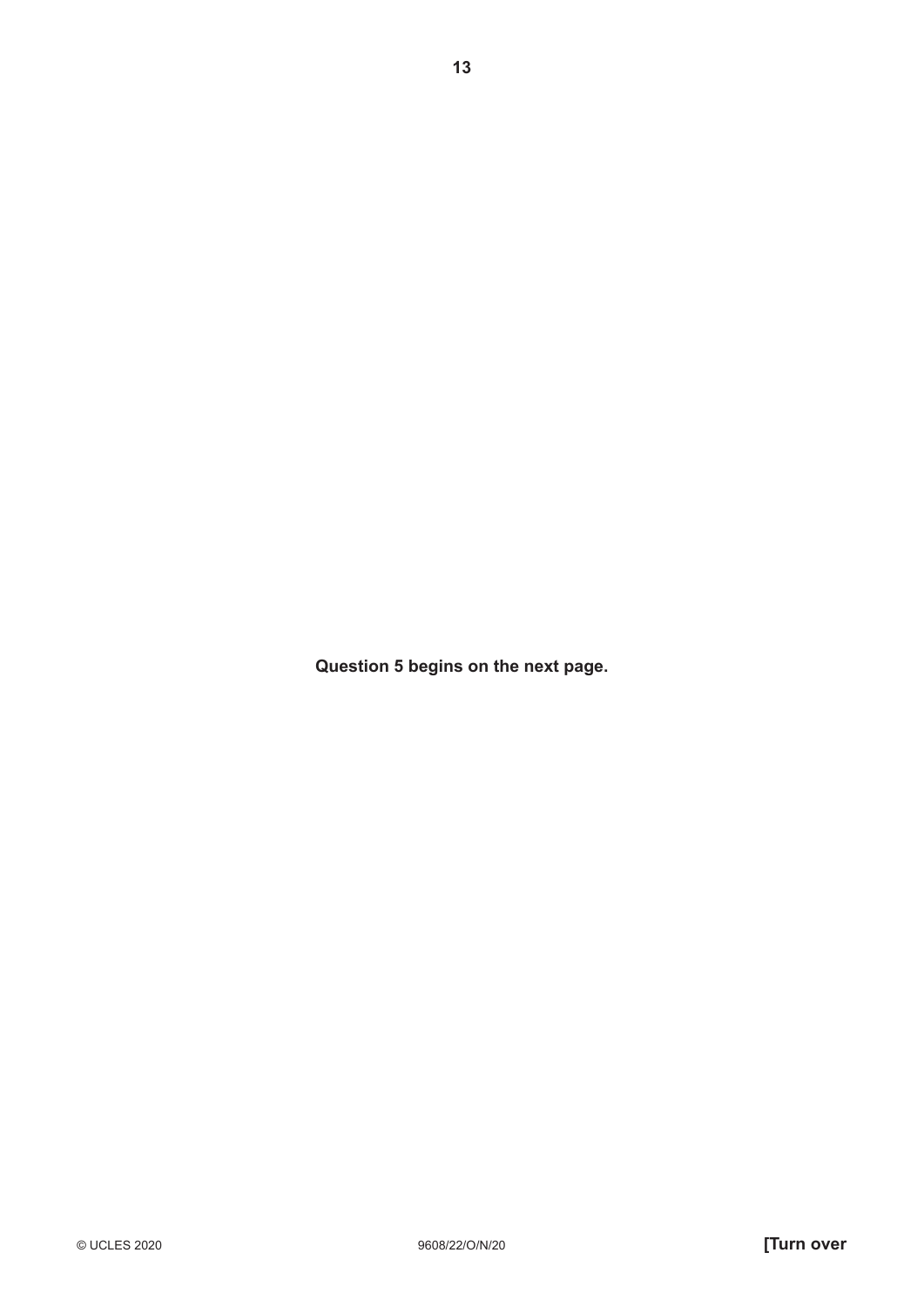**5** A hashtag is used on a social media network. A hashtag is a string consisting of a hash character '#' followed by one or more alphanumeric characters.

A program is being developed to monitor the use of hashtags.

The program will include two global arrays each containing 10 000 elements:

- A 1D array, TagString, of type STRING stores each hashtag in a single element. All unused array elements contain an empty string ("").
- A 1D array, TagCount, of type INTEGER stores a count of the number of times each hashtag is used. The count value at a given index relates to the element stored at the corresponding index in the TagString array.

The contents of the two arrays will be stored in a text file  $Backup.txt$ . The format of each line of the file is:

<Hashtag><','><Count>

For example:

"#ComputerScienceClass,978"

A developer has started to define the modules as follows:

| <b>Module</b> | <b>Description</b>                                                                                                                                                                                                                                                                                                                                                                 |  |  |  |
|---------------|------------------------------------------------------------------------------------------------------------------------------------------------------------------------------------------------------------------------------------------------------------------------------------------------------------------------------------------------------------------------------------|--|--|--|
| InitArrays()  | Initialise the arrays                                                                                                                                                                                                                                                                                                                                                              |  |  |  |
| SaveArrays()  | The contents of the two arrays are stored in the text file $Backup.txt$<br>$\bullet$<br>Existing file contents will be overwritten<br>Each hashtag and count are stored in one line of the file, as in the example<br>$\bullet$<br>above<br>Unused TagString elements are not added to the file<br>$\bullet$<br>Returns the total number of unused TagString elements<br>$\bullet$ |  |  |  |
| LoadArrays()  | Values from the text file Backup. txt are stored in the two arrays<br>$\bullet$<br>The number of elements stored is returned<br>$\bullet$                                                                                                                                                                                                                                          |  |  |  |

#### **(a)** Write **pseudocode** for the module InitArrays().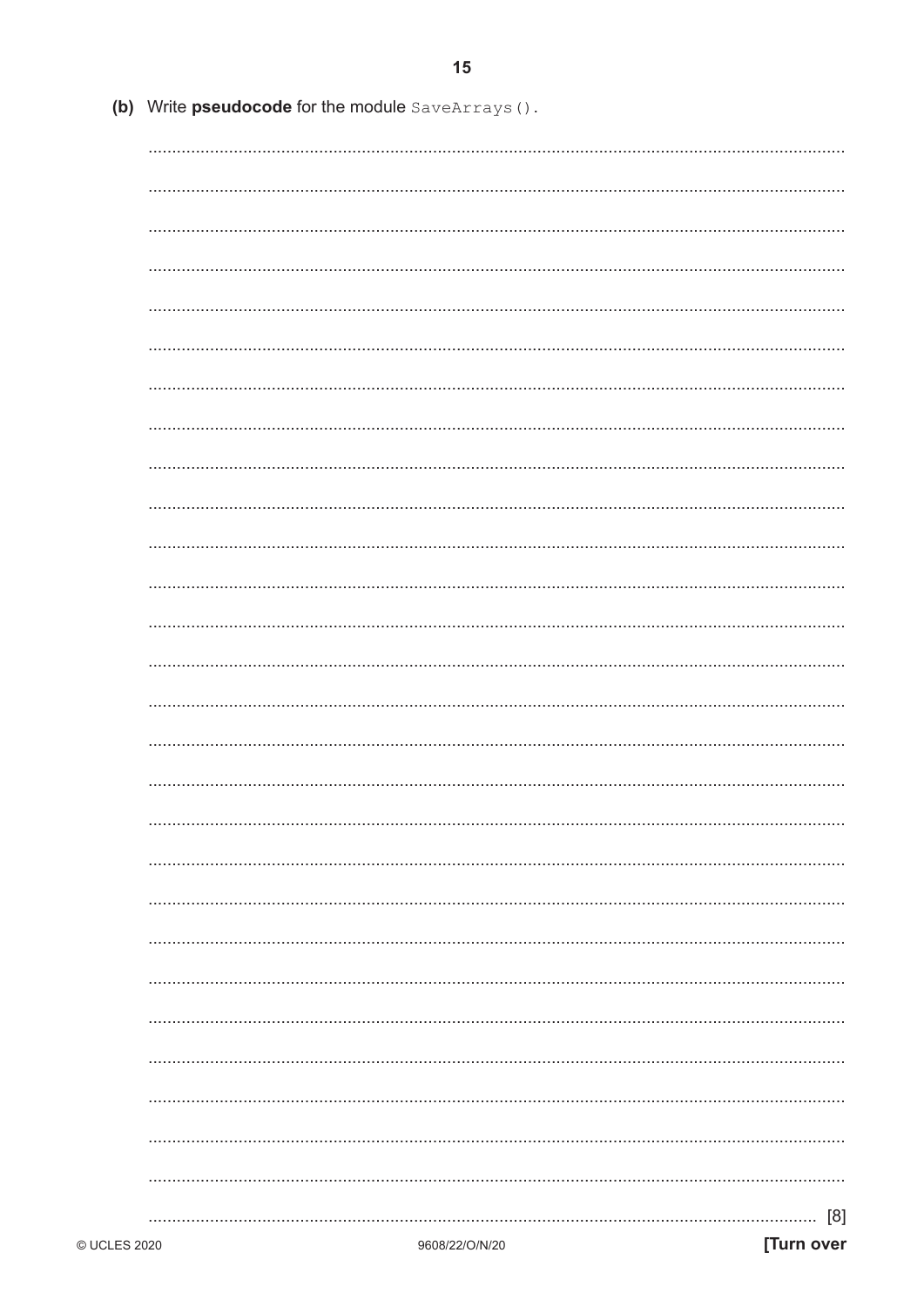(c) Write program code for the module LoadArrays().

The module description is repeated here for reference.

| <b>Module</b> | <b>Description</b>                                                                                                 |  |
|---------------|--------------------------------------------------------------------------------------------------------------------|--|
| LoadArrays()  | Values from the text file Backup. txt are stored in the<br>two arrays<br>The number of elements stored is returned |  |

16

You should assume:

- each line of the file contains a string of the correct format and no validation checks are  $\bullet$ required
- there are no more than 10000 lines in the file.

Visual Basic and Pascal: You should include the declaration statements for variables. Python: You should show a comment statement for each variable used with its data type.

Program code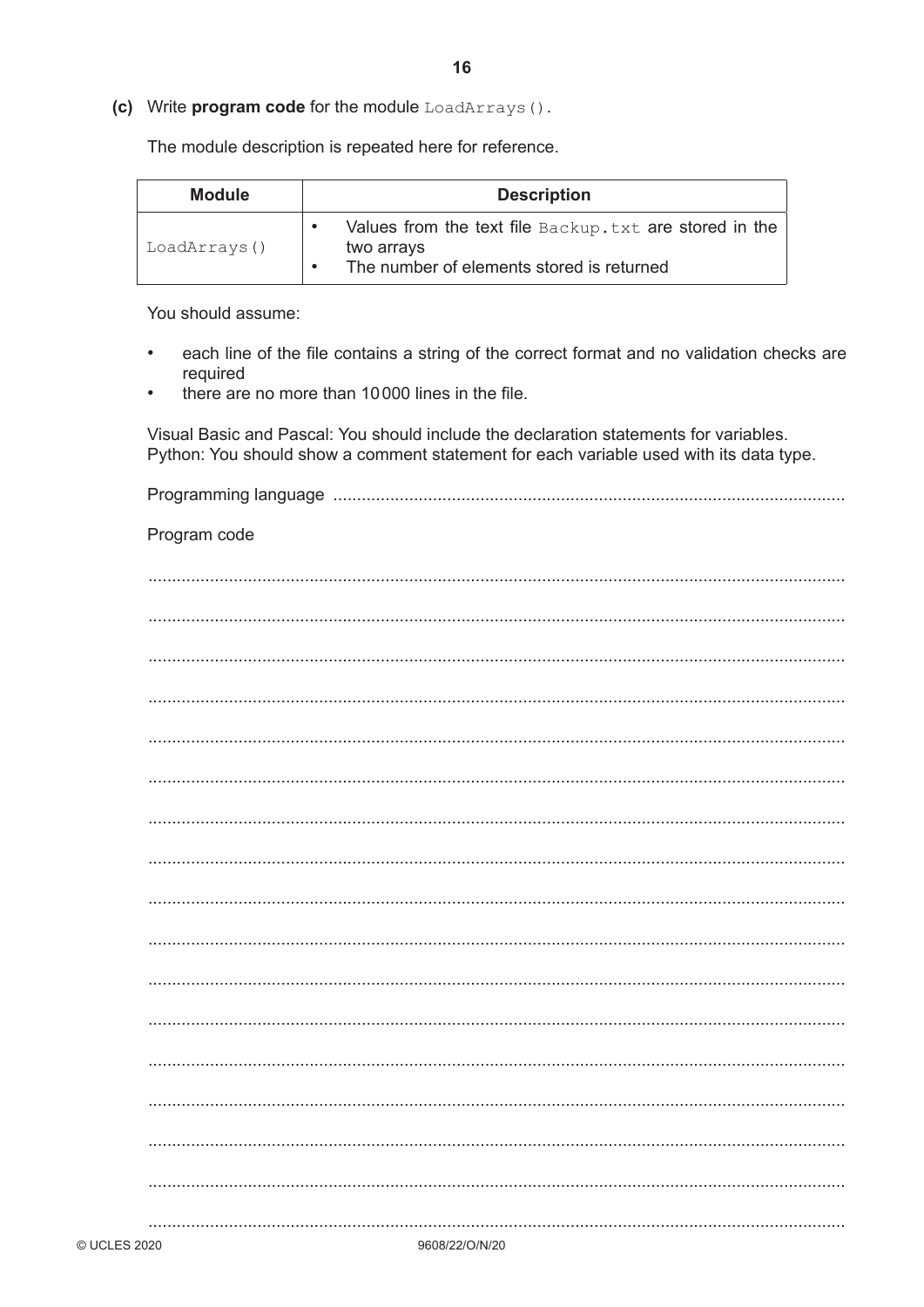$17$ 

| [8] |
|-----|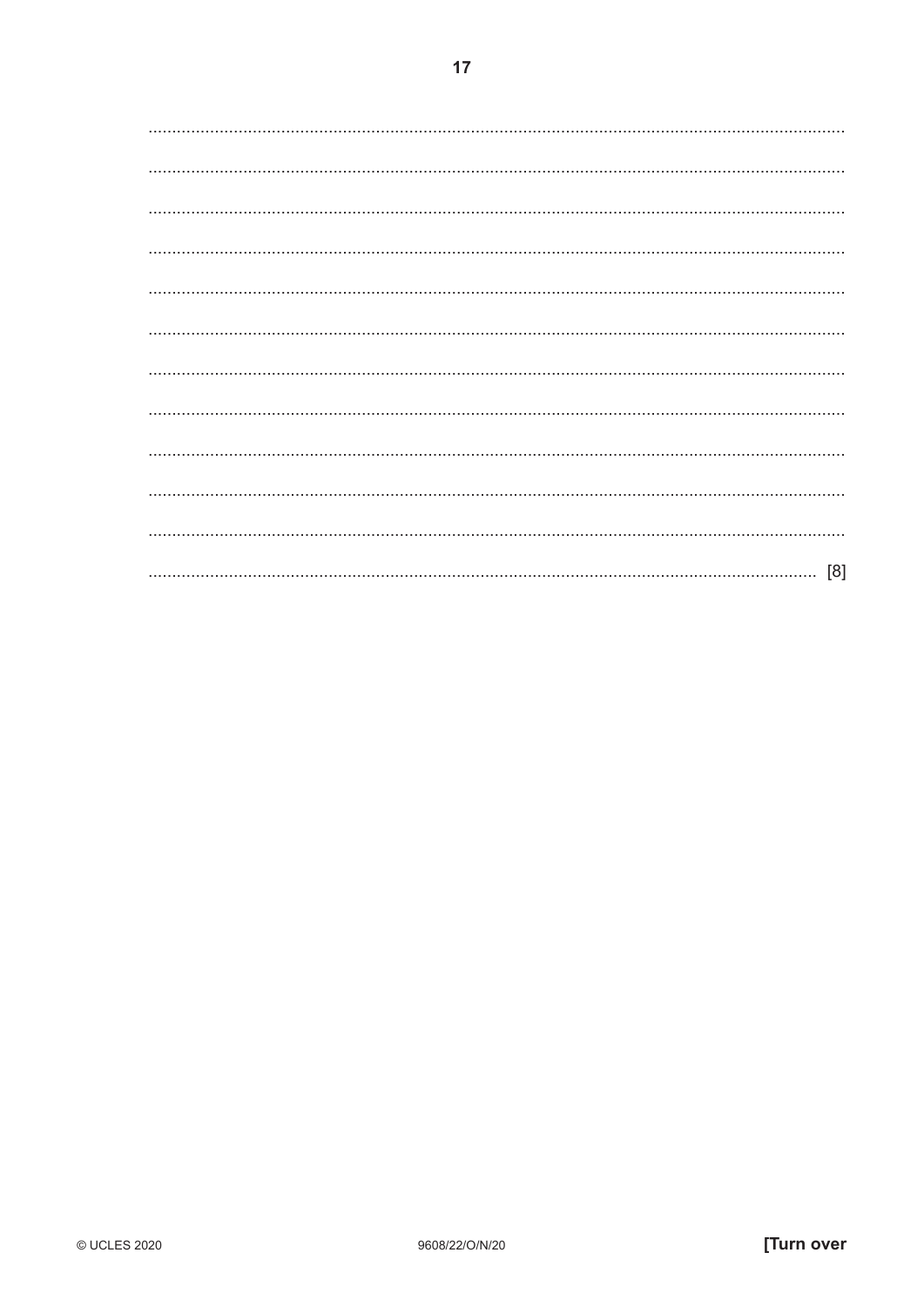# **Appendix**

### **Built-in functions (pseudocode)**

Each function returns an error if the function call is not properly formed.

LENGTH(ThisString : STRING) RETURNS INTEGER returns the integer value representing the length of string ThisString

Example: LENGTH("Happy Days") returns 10

LEFT(ThisString : STRING, x : INTEGER) RETURNS STRING returns leftmost x characters from ThisString

Example: LEFT("ABCDEFGH", 3) returns string "ABC"

RIGHT(ThisString: STRING, x : INTEGER) RETURNS STRING returns rightmost  $x$  characters from ThisString

Example: RIGHT("ABCDEFGH", 3) returns string "FGH"

MOD(ThisNum : INTEGER, ThisDiv : INTEGER) RETURNS INTEGER returns the integer value representing the remainder when  $\text{ThisNum}$  is divided by  $\text{ThisDiv}$ 

Example: MOD (10, 3) returns 1

MID(ThisString : STRING, x : INTEGER, y : INTEGER) RETURNS STRING returns a string of length  $y$  starting at position  $x$  from ThisString

Example: MID("ABCDEFGH", 2, 3) returns string "BCD"

DIV(ThisNum : INTEGER, ThisDiv : INTEGER) RETURNS INTEGER returns the integer value representing the whole number part of the result when ThisNum is divided by ThisDiv

Example: DIV(10,3) returns 3

NUM TO STRING(x : REAL) RETURNS STRING returns a string representation of a numeric value. Note: This function will also work if  $x$  is of type INTEGER

Example: NUM\_TO\_STRING(87.5) returns "87.5"

STRING TO NUM(x : STRING) RETURNS REAL returns a numeric representation of a string. Note: This function will also work if  $x$  is of type CHAR

Example: STRING\_TO\_NUM("23.45") returns 23.45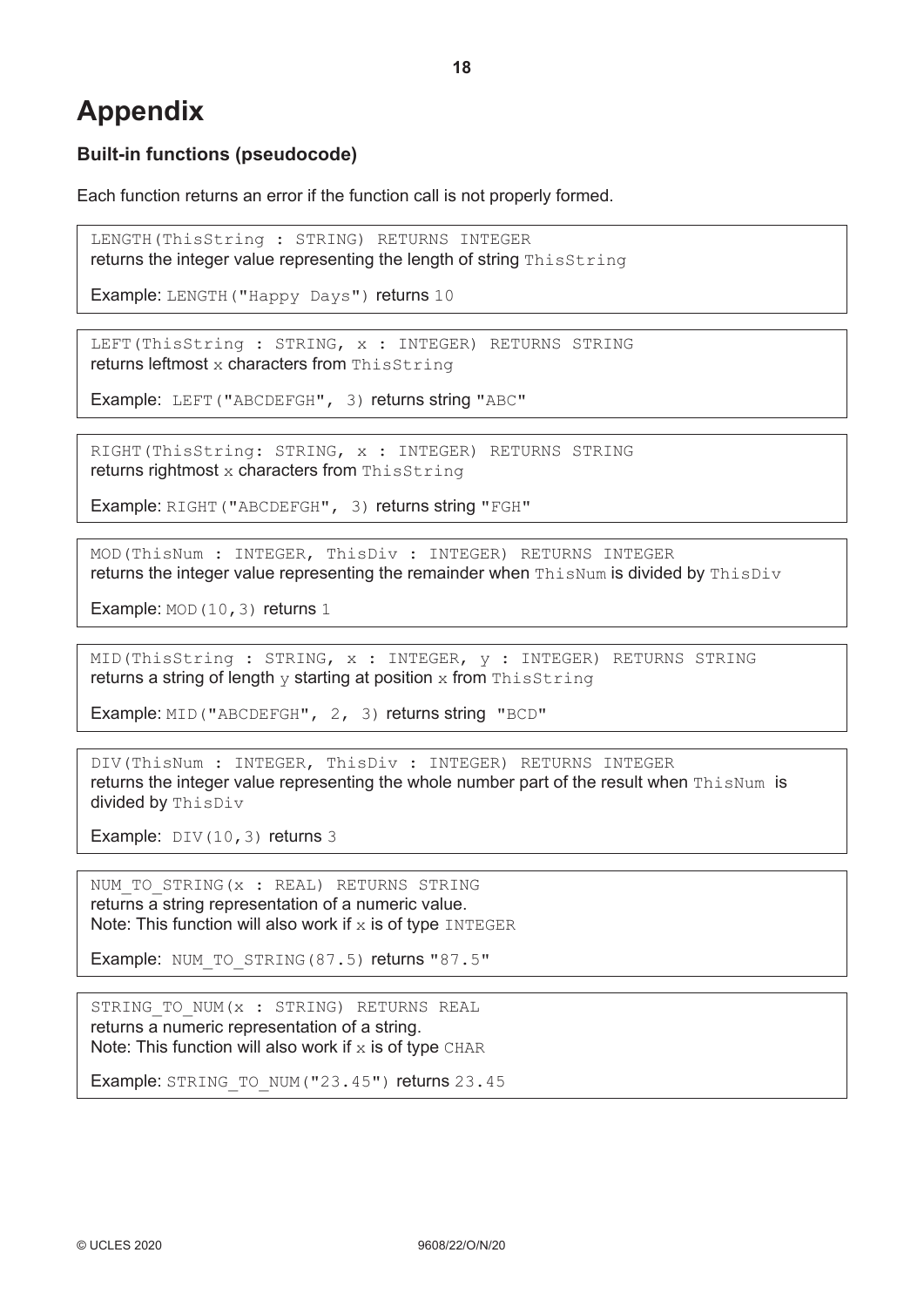## **Operators (pseudocode)**

| Operator | <b>Description</b>                                                                                |  |
|----------|---------------------------------------------------------------------------------------------------|--|
| &        | Concatenates (joins) two strings<br>Example: "Summer" & " " & "Pudding" produces "Summer Pudding" |  |
| AND      | Performs a logical AND on two Boolean values<br>Example: TRUE AND FALSE produces FALSE            |  |
| 0R       | Performs a logical OR on two Boolean values<br>Example: TRUE OR FALSE produces TRUE               |  |